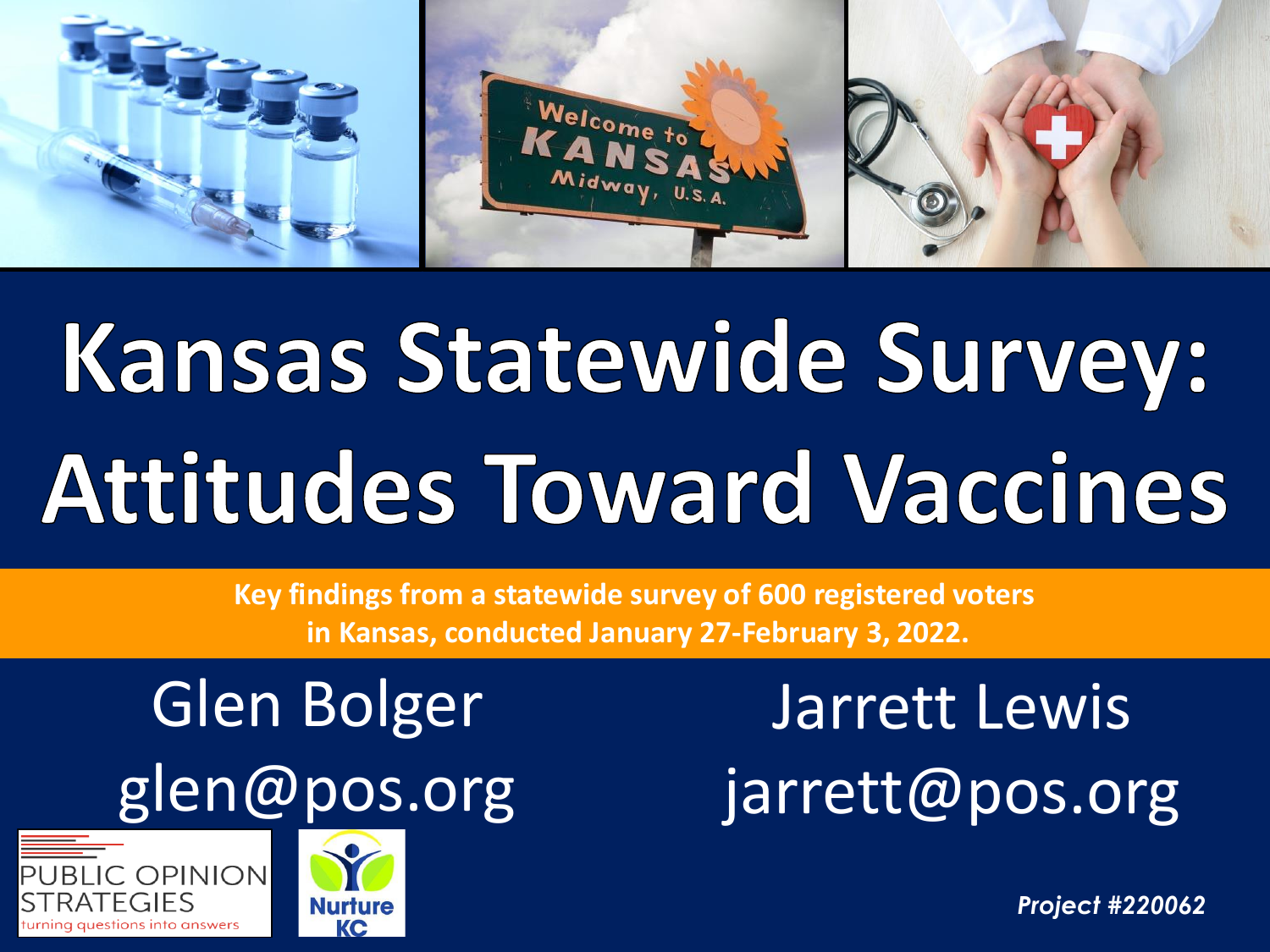

# **Methodology**

**Public Opinion Strategies is pleased to present the key findings of a statewide survey conducted in Kansas. The survey was completed January 27-February 3, 2022, among 600 registered voters, with 312 landline respondents and 288 online respondents, and has a margin of error of +4.0%.**

**Glen Bolger and Jarrett Lewis were the principal researchers on this project. Torie Bolger was the project director, and Katie Connolly provided analytical support.**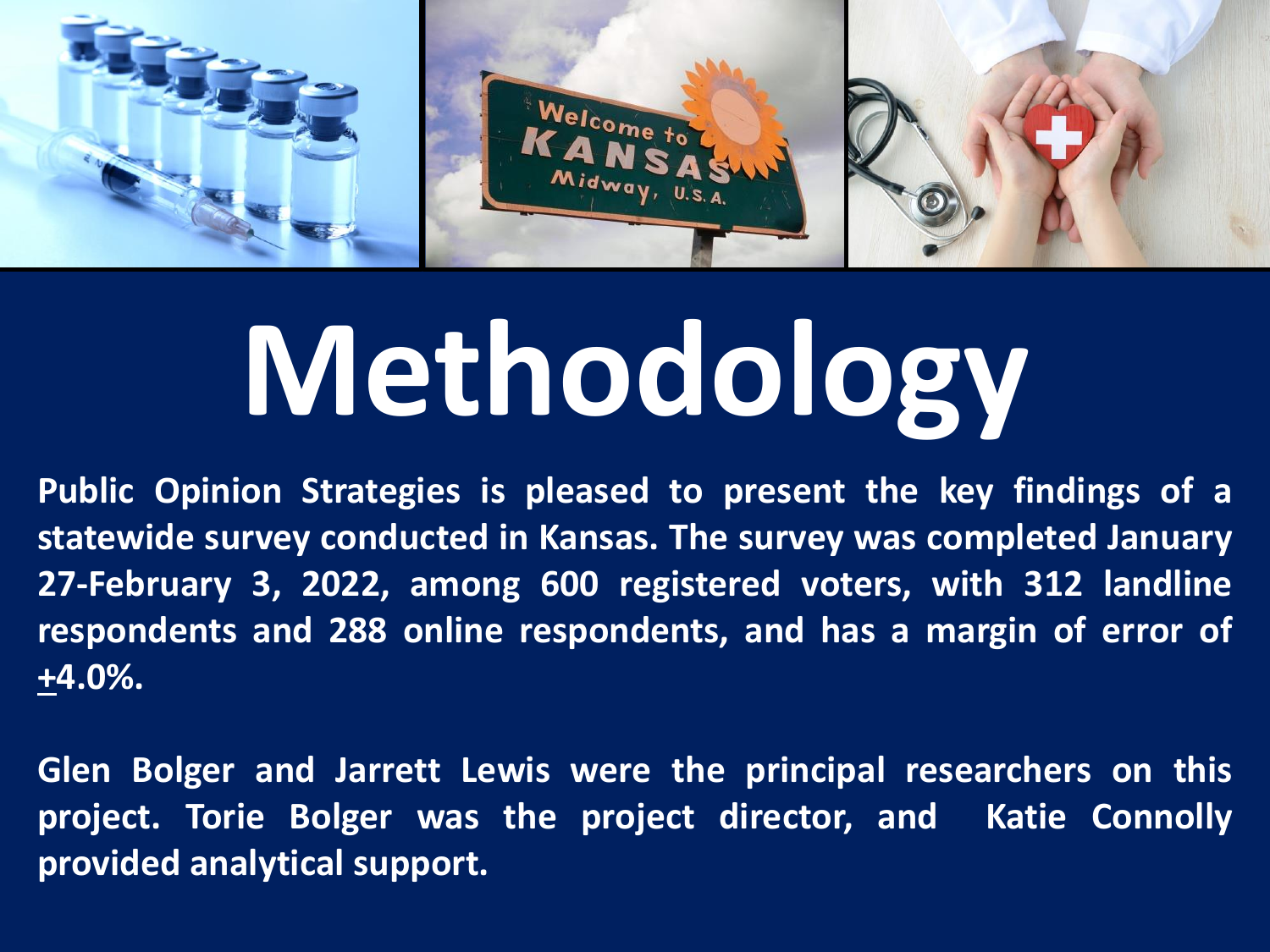#### **DEMOGRAPHIC PROFILE**

|  | Gender             | % of Sample |  |                            |             |
|--|--------------------|-------------|--|----------------------------|-------------|
|  | Men                | 48%         |  |                            |             |
|  | Women              | 52%         |  | Party                      | % of Sample |
|  |                    |             |  | Republican                 | 43%         |
|  | Age                | % of Sample |  | Lean/Independent           | 25%         |
|  | 18-34              | 18%         |  | Democrat                   | 28%         |
|  | $35 - 44$          | 20%         |  |                            |             |
|  | 45-54              | 14%         |  |                            |             |
|  | 55-64              | 21%         |  | <b>Education</b>           | % of Sample |
|  | $65+$              | 28%         |  | <b>High School or Less</b> | 23%         |
|  |                    |             |  | Some College               | 29%         |
|  | <b>DMA</b>         | % of Sample |  | College Graduate           | 35%         |
|  | <b>Kansas City</b> | 38%         |  | Graduate/Prof              | 13%         |
|  | Topeka             | 15%         |  |                            |             |
|  | Wichita            | 40%         |  |                            |             |
|  | <b>Balance</b>     | 7%          |  |                            |             |

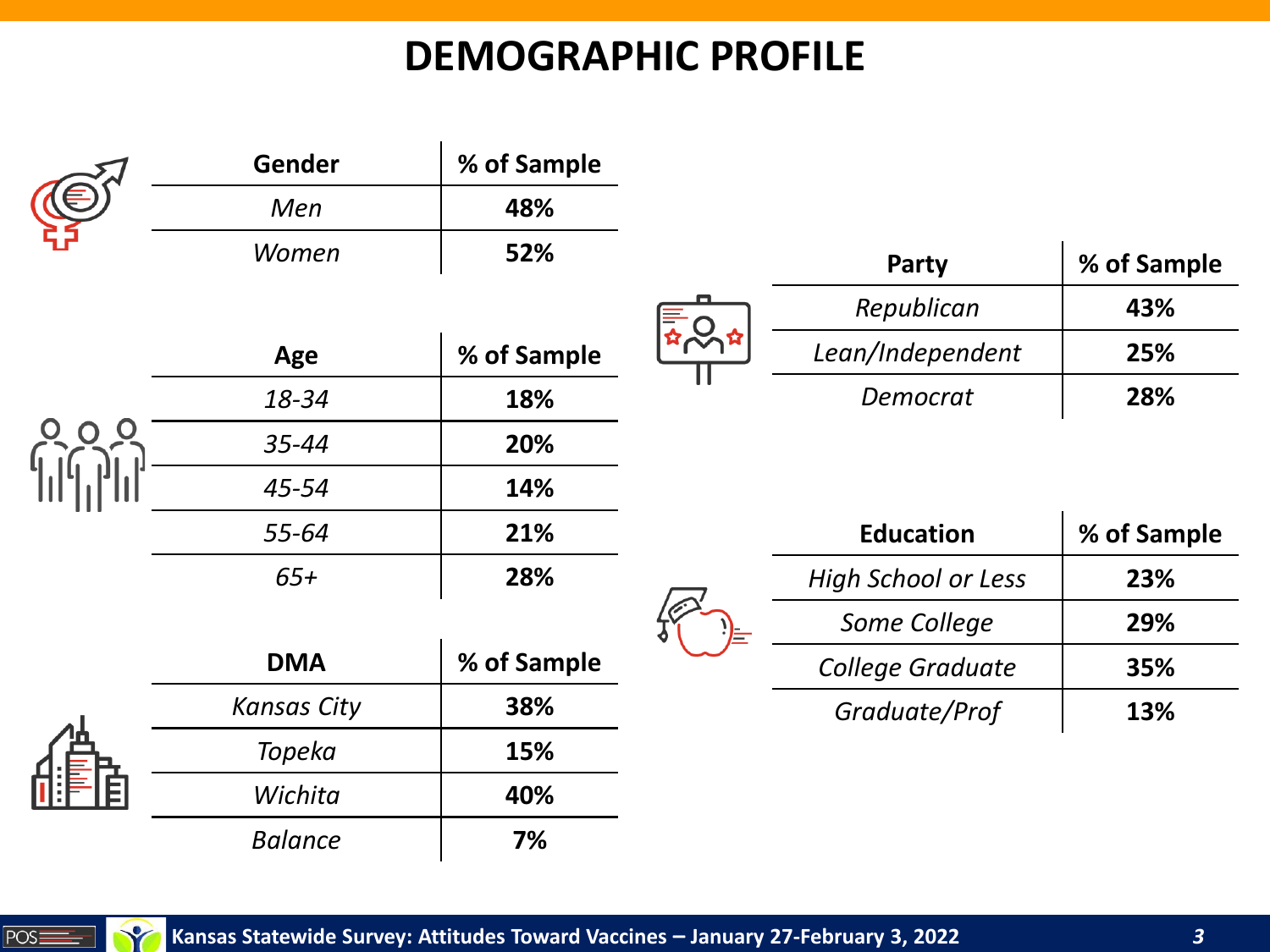### Poll Representation by Geography

- 32% of the interviews were done in urban counties
- 35% in suburban counties
- 33% in rural counties

| <b>Wellness Vaccines</b> | <b>Urban</b> | <b>Suburban</b> | <b>Rural</b> |
|--------------------------|--------------|-----------------|--------------|
| <b>Good Thing</b>        | 95%          | 96%             | 94%          |
| <b>Bad Thing</b>         | 4%           | 3%              | 4%           |

The three media markets include rural areas of the state, representing 93% of the population who voted in the 2020 presidential election.

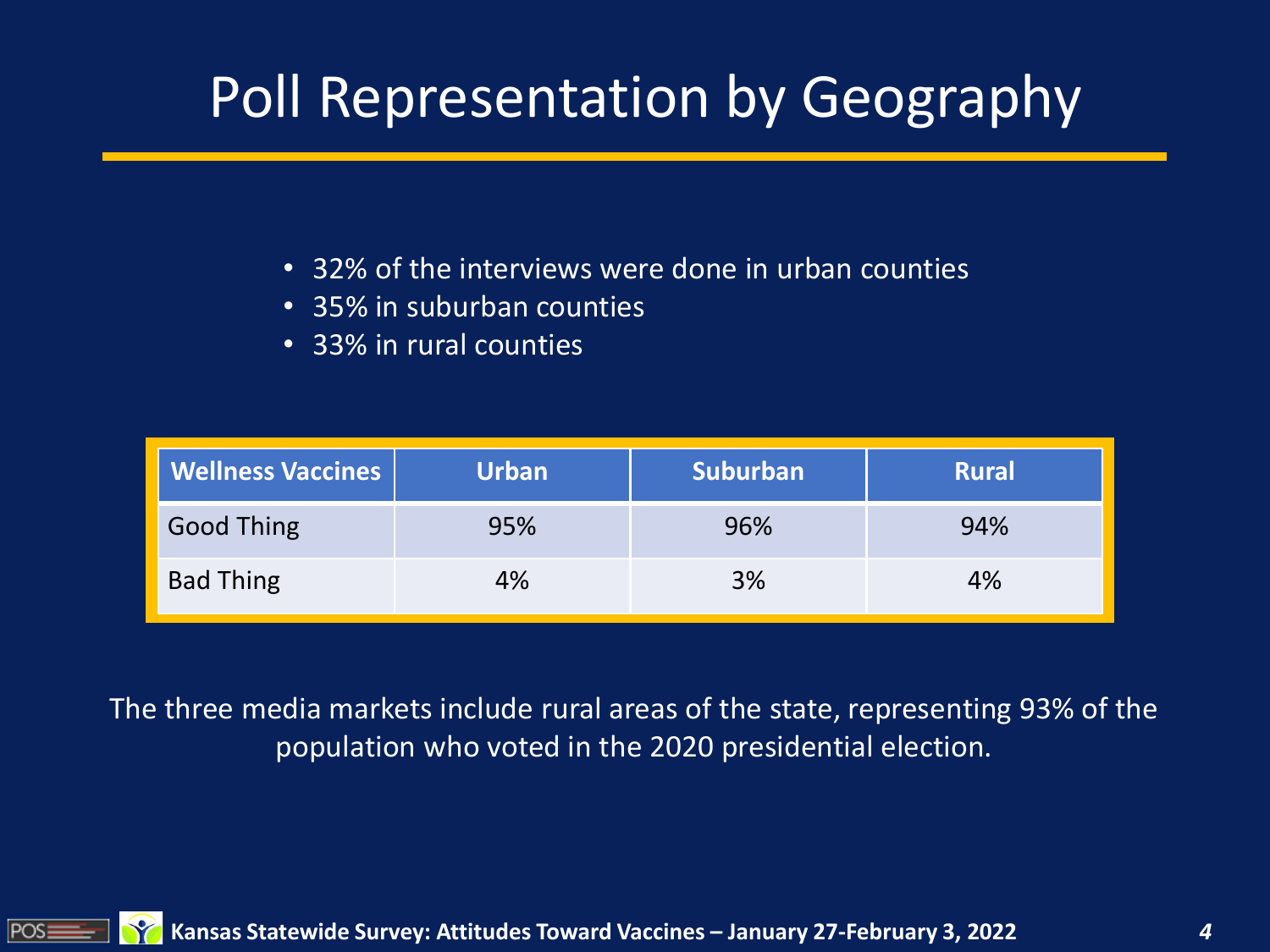#### **KEY TAKEAWAYS**

- 1. More than 9-in-10 Kansas voters (95%) believe taking vaccines for diseases like measles, mumps and polio is extremely or very important to maintaining good health. In fact, when it comes to maintaining good health, a larger share of Kansas voters believe it is more important to get wellness vaccines than it is to get an annual checkup at the doctor (94%).
- 2. Fully 95% of Kansas voters believe wellness vaccines are a good thing, including 77% who say they are *a very good* thing. And voters across Kansas strongly trust the safety and efficacy of wellness vaccines. Consider:
	- $\triangleright$  More than 9-in-10 of Kansas voters believes wellness vaccines are completely/mostly safe, including strong majorities of Republicans (96%), Independents (95%) and Democrats (98%)
	- $\triangleright$  More than 9-in-10 of Kansas voters believes wellness vaccines are completely/mostly effective, including strong majorities of Republicans (97%), Independents (95%) and Democrats (100%)
- 3. More than 9-in-10 Kansas voters support wellness vaccine requirements for children to attend K-12 schools or childcare facilities, including 70% who *strongly* support the requirements. 67% of voters would be more supportive of a political candidate if they supported existing wellness vaccine requirements (25% say it would make no difference), including majorities of Republicans (59%), Independents (61%) and Democrats (89%).

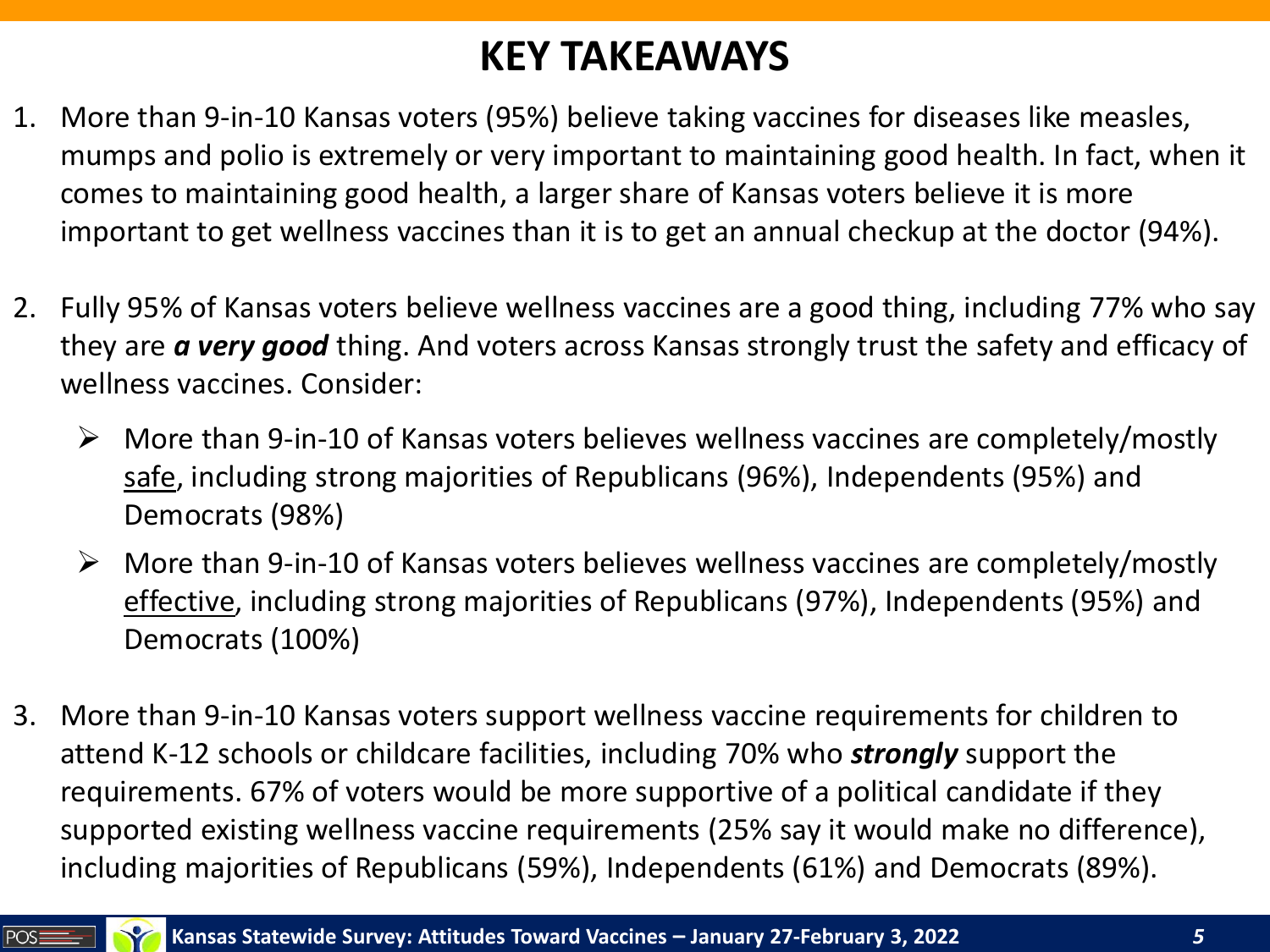#### **There is strong agreement across partisan lines that wellness vaccines are a good thing.**

*Wellness Vaccines Good Thing/Bad Thing by Party*





**Kansas Statewide Survey: Attitudes Toward Vaccines – January 27-February 3, 2022** *6*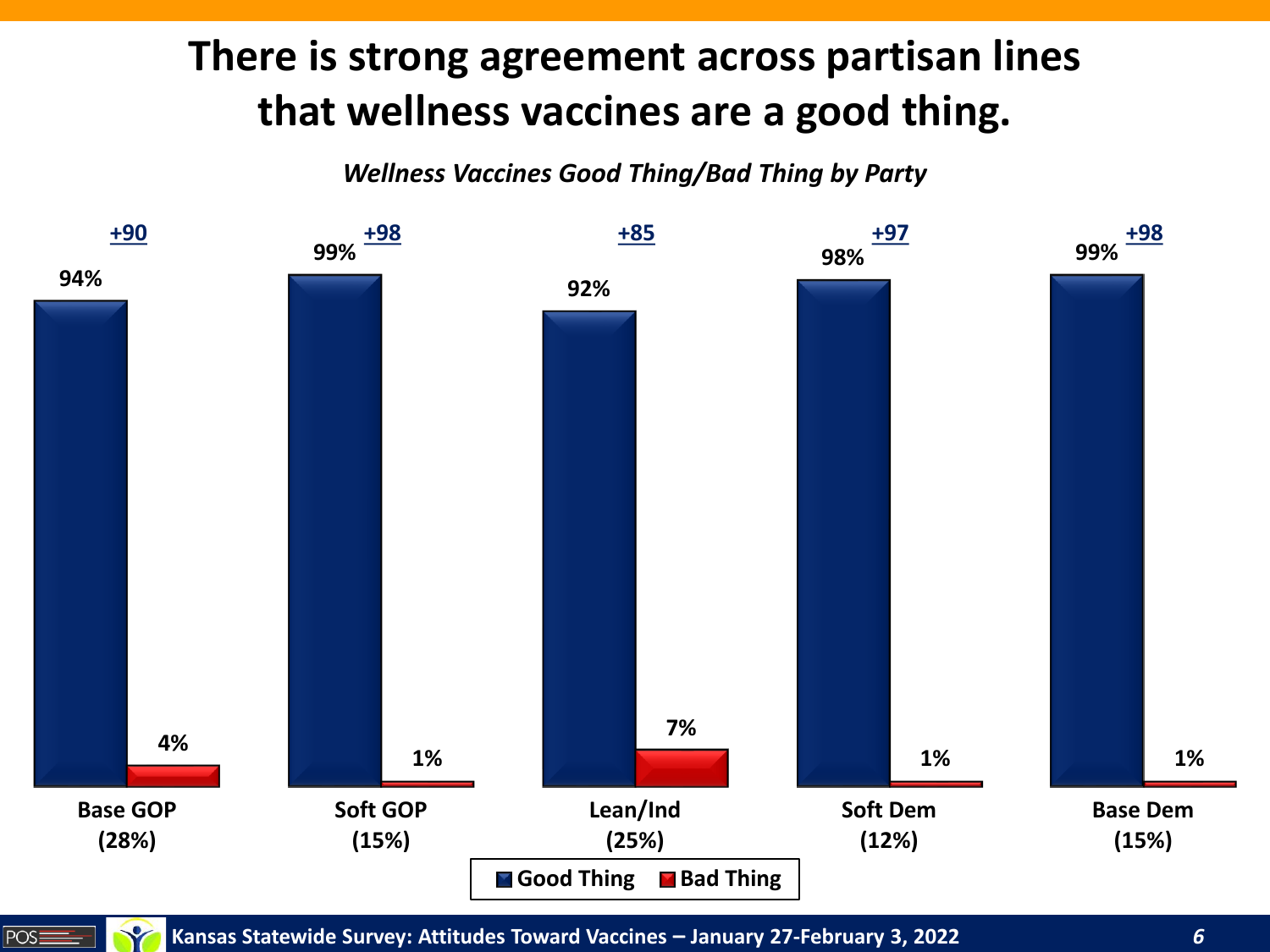#### **Voters of all ages believe wellness vaccines are a good thing.**

*Wellness Vaccines Good Thing/Bad Thing by Age*



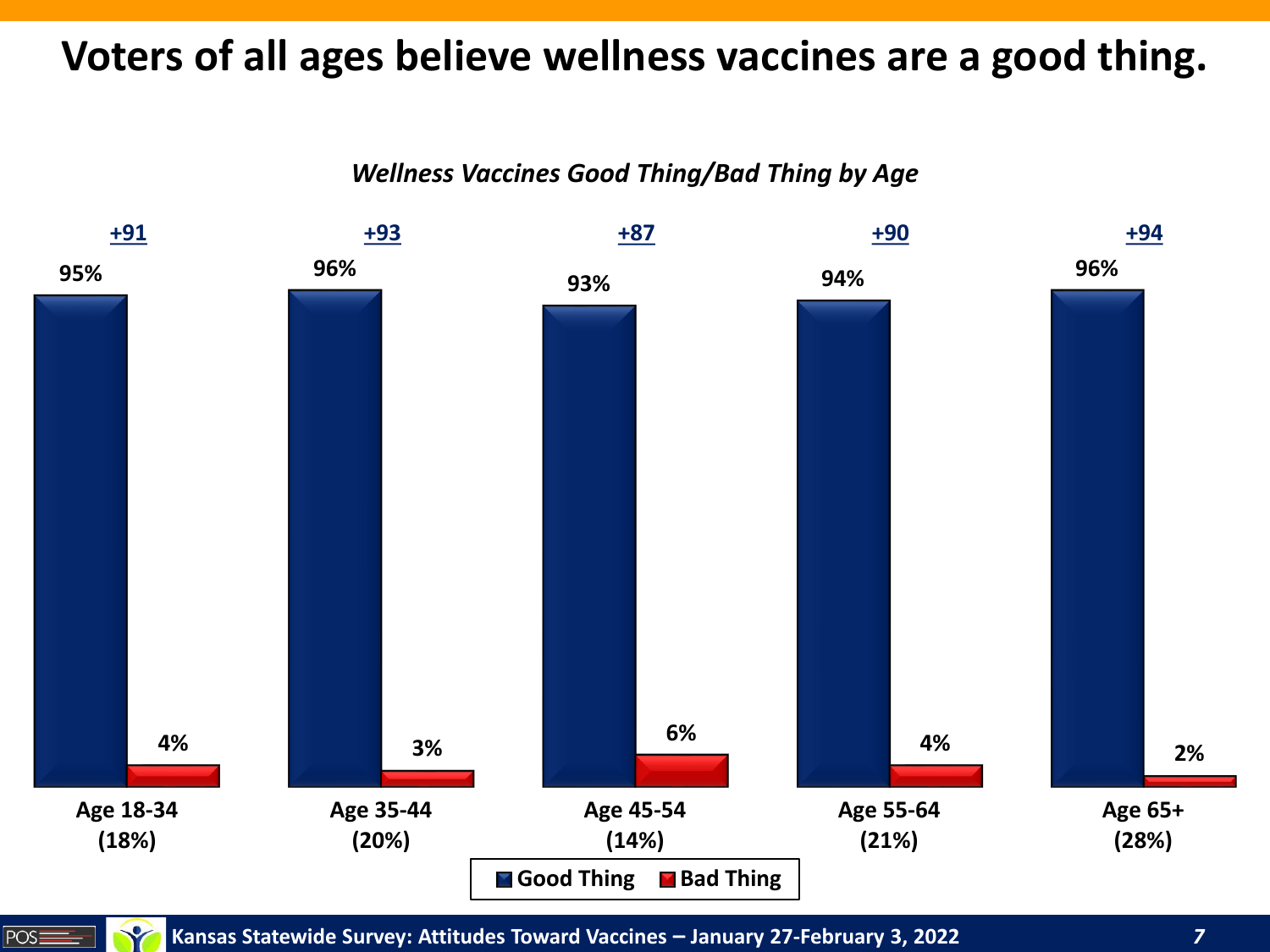#### **Strong majorities of voters across party lines believe vaccines are completely/mostly safe and effective.**



**Kansas Statewide Survey: Attitudes Toward Vaccines – January 27-February 3, 2022** *8*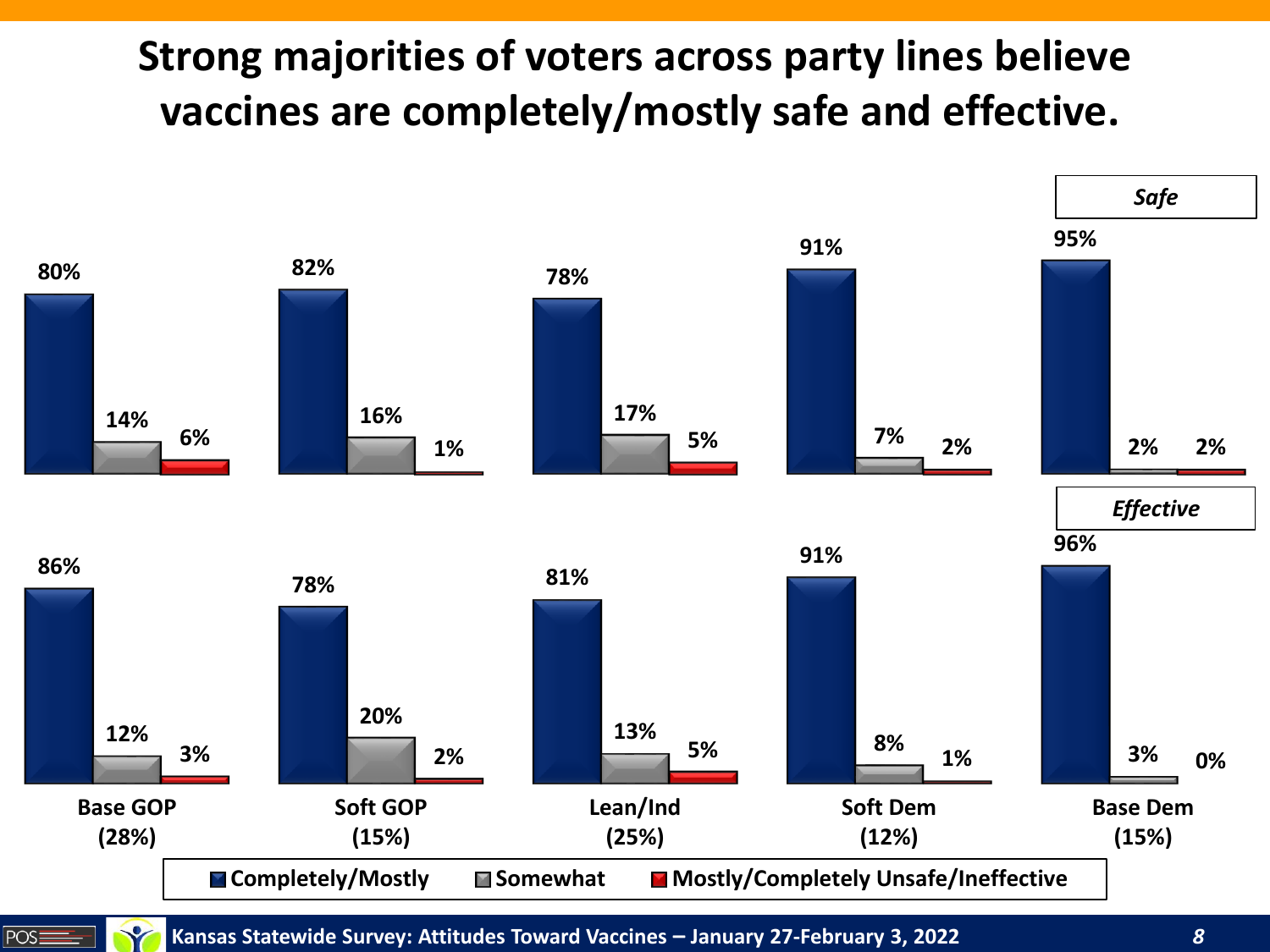#### **There is strong support for requiring the wellness vaccines for school/childcare.**

*"Current Kansas law requires children attending childcare facilities or K-12 schools to receive certain wellness vaccines for certain diseases. Do you support or oppose these existing wellness vaccine requirements for children attending childcare facilities or K-12 schools in Kansas?"*



**100% 99%** *By Party and Children In Household* **+75 +92 +69 +100 +99 +76 +87**

**0% 0%**

**(15%)**

**(12%)**

**87%**

**93%**

*\*Denotes Rounding.*



**Kansas Statewide Survey: Attitudes Toward Vaccines – January 27-February 3, 2022** *9*

**6%**

**No (70%)**

**11%**

**Yes (30%)**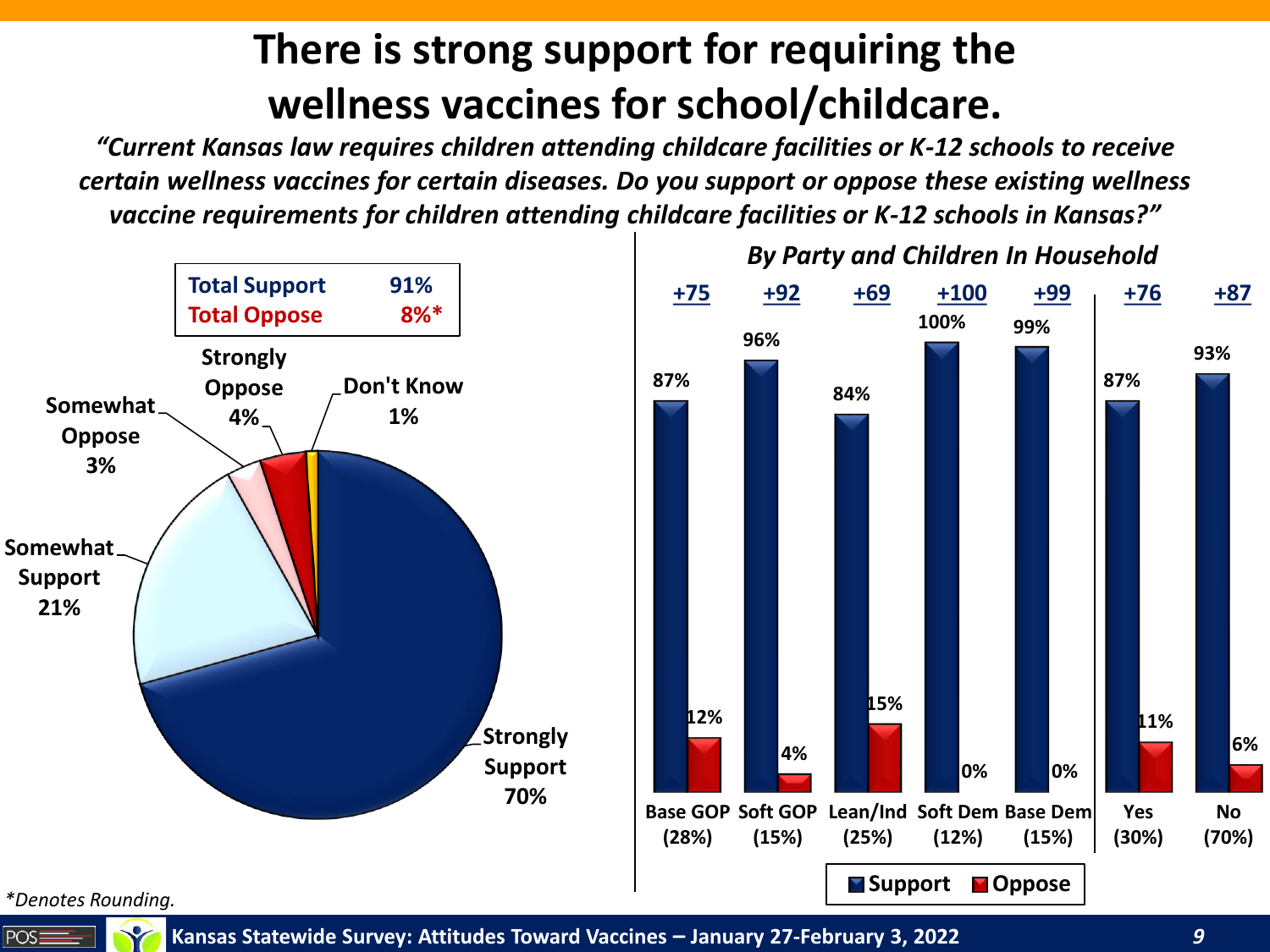#### **Three-quarters of voters say they would be more likely to support a candidate who supported the existing vaccine requirements.**

*"And, would you be more likely or less likely to support a candidate for public office if they support these existing wellness vaccine requirements for children attending childcare facilities or K-12 schools in Kansas, or would it make no difference to you?"*





POS≣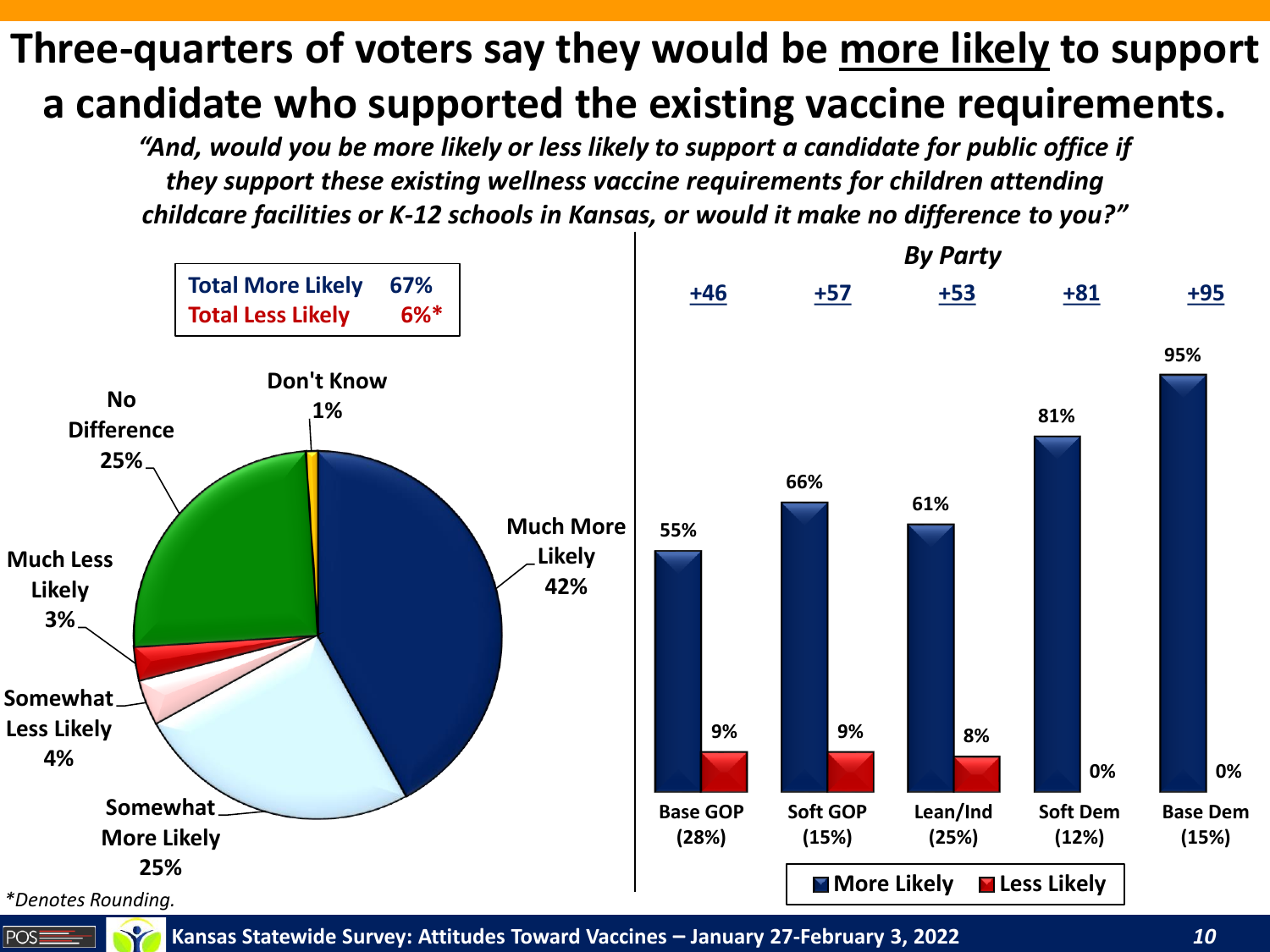#### **KEY TAKEAWAYS**

- 4. Kansas voters support religious exemptions to wellness vaccines but they support tightening those exemptions. Consider:
	- $\triangleright$  65% believe both parents of a child should be required to provide a statement for religious exemptions to wellness vaccines;
	- $\triangleright$  64% believe religious exemptions to wellness vaccines should require an annual review;
	- $\triangleright$  61% believe religious exemptions to wellness vaccines should require documentation from a religious leader.
- 5. A majority of Kansas voters *reject* the idea that we should add more wellness vaccine exemptions. More than 6-in-10 disagree with the idea that we should add another wellness vaccine exemption that is based on philosophical objections.
- 6. Fully 85% of Kansas voters believe the Kansas Department of Health and Environment (KDHE) is the appropriate entity to set wellness vaccine policy for children in Kansas. And nearly three quarters (73%) oppose legislation to move KDHE's authority over wellness vaccine policy to the Kansas legislature. Nearly two-thirds (65%) of Kansas voters *strongly* agree (85% agree overall) that moving wellness vaccine policy from KDHE to the legislature would be politicizing disease prevention.



Y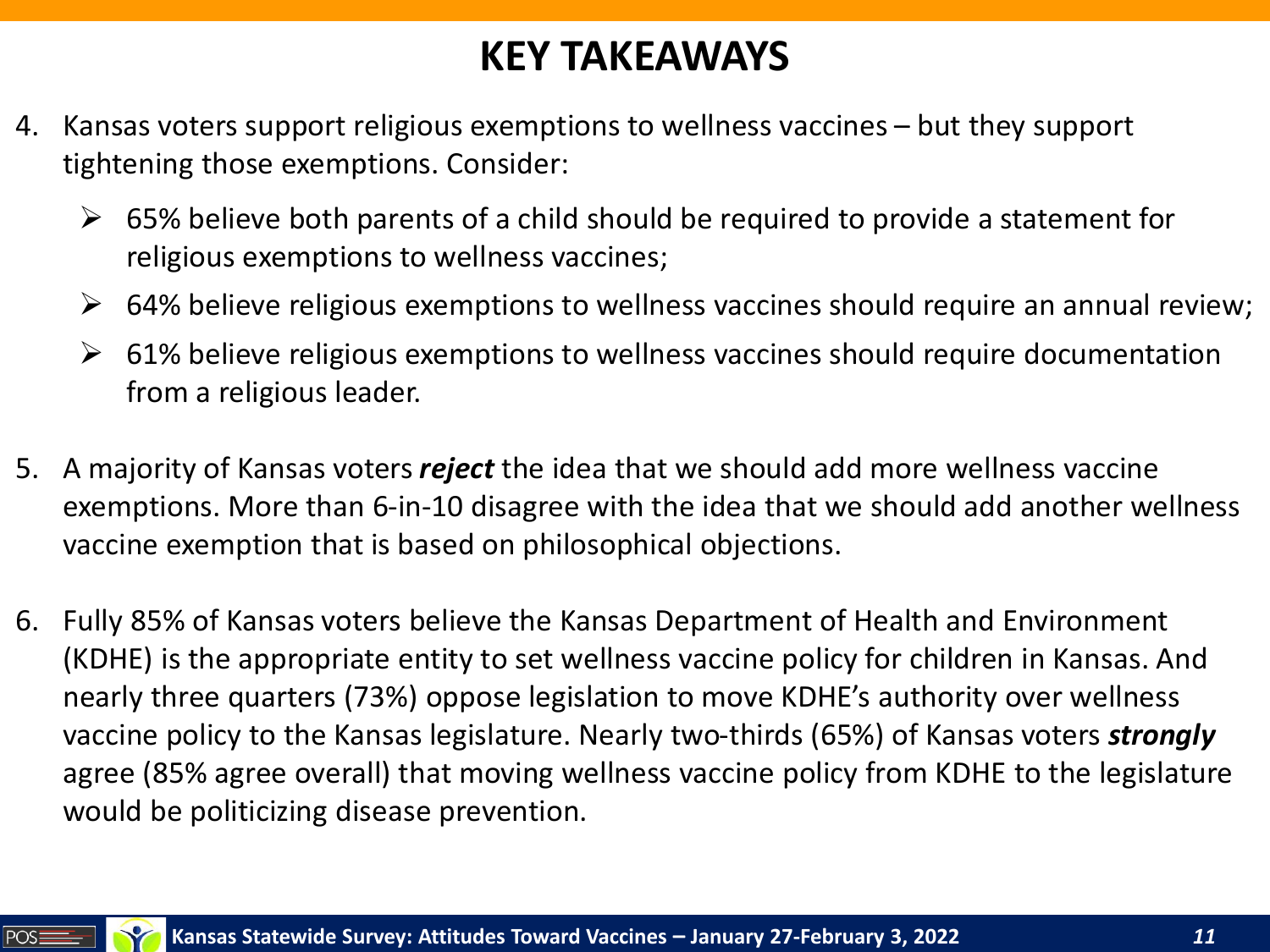#### **Kansas voters overwhelmingly agree it is appropriate for KDHE to set the wellness vaccine policies.**

*"The Kansas Department of Health and Environment sets the wellness vaccine policy for Kansas children, which includes the vaccine standards and schedule. Do you agree or disagree that this is the appropriate entity to set the wellness vaccine policy for children in Kansas?"*